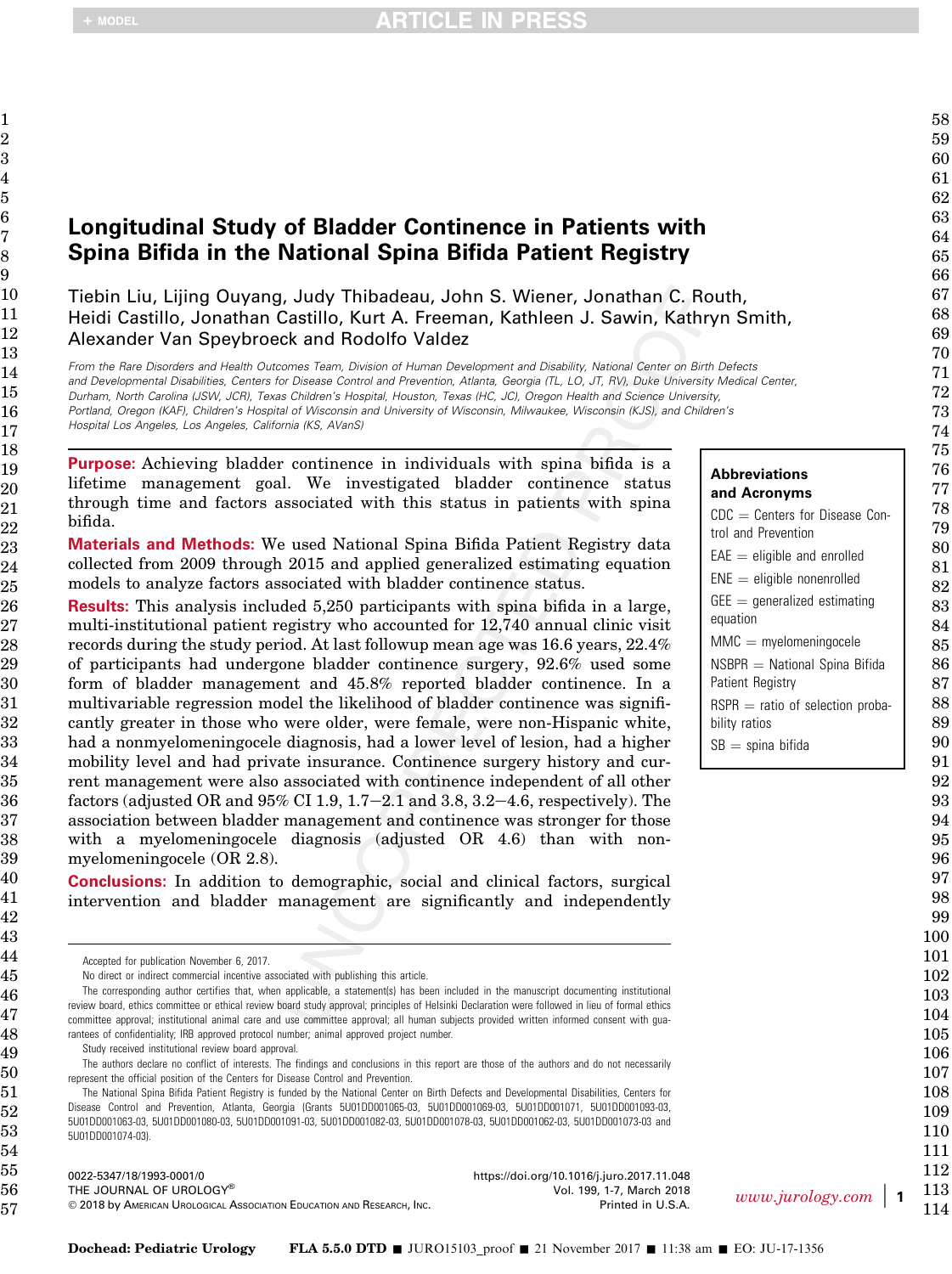166 167

associated with bladder continence status in individuals with spina bifida. The association between bladder management and continence is stronger in those with myelomeningocele.

Key Words: longitudinal studies, spinal dysraphism, urologic surgical procedures

SPINA bifida results from an incomplete closure of the neural tube during embryonic development and is usually associated with neurogenic bladder.<sup>1</sup> Achieving bladder continence is a goal for most individuals with spina bifida. Several condition related factors are associated with lower rates of bladder continence, such as myelomeningocele spina bifida diagnosis, a higher lesion level and the presence of shunted hydrocephalus.<sup>2</sup> Achieving bladder continence has a significant impact on quality of life among individuals with spina bifida. Bladder incontinence, independent of fecal incontinence, is a predictor of lower health related quality of life in adults.<sup>3,4</sup> In children continence status does not seem to affect quality of life in the same manner, $5$  although continence management broadly affects quality of life at home and at school.<sup>6</sup> In addition to health benefits, children who are continent of urine enjoy greater independence and opportunities for social participation.<sup>7</sup>

In recent decades the number of interventions available to individuals with neurogenic bladder has grown, resulting in patients undergoing more urological procedures.<sup>8</sup> Reconstructive surgery and medical management are important components of urological care for many individuals with  $SB^{9,10}$ However, little is known about bladder continence status through time. The existing literature contains mostly cross-sectional data consisting of continence information at only 1 point in time rather than longitudinally,  $11,12$  and there is no standard definition of continence used consistently across studies.<sup>13</sup> The paucity of long-term followup for SB related medical and surgical therapies leaves unclear to what degree these interventions affect incontinence through time and makes assessment of the efficacy of these interventions challenging. 146 147 148 149 150 151 152 153 154 155 156 157

We used data from NSBPR to investigate the association between medical and surgical interventions and bladder continence status through time in patients with SB. We hypothesized that reconstructive surgery and medical management aimed at improving bladder continence would be positively associated with continence independent of demographic, social or condition related factors. 158 159 160 161 162 163 164 165

#### MATERIALS AND METHODS 168

#### National Spina Bifida Patient Registry 169

NSBPR is a clinic based registry designed to identify the processes of care and health outcomes in a large sample of 170 171

individuals with SB. Nine sites (10 clinics, with 1 site including 2 clinics) were funded by CDC to participate in NSBPR to test the feasibility of using a standard data collection tool to gather longitudinal data from patients having a diagnosis of MMC, meningocele, lipomyelomeningocele or fatty filum between 2008 and 2009.14 Two additional diagnoses were added in 2013, ie split cord malformation and terminal myelocystocele. By 2015 a total of 26 sites (29 clinics, with 3 sites including 2 clinics each) had joined NSBPR.

Institutional review board approval was obtained locally. Informed consent was obtained from participants or parents/guardians. Sites were initially encouraged but not required to enroll all patients with SB. To assess bias, demographic (age, gender, race/ethnicity), social (health insurance status) and condition related data (SB diagnosis, functional level of lesion) variables were collected from those not enrolled. Data were collected by patient interview or questionnaire, or abstracted from the medical chart using standardized data collection forms at enrollment (initial encounter) and followup (annual) visits. Participant data are deidentified and transmitted to CDC for data management and analysis. Numerous systematic procedures are implemented at clinic sites and the CDC Data Management Center to ensure data quality.14

For this study we accessed NSBPR data collected at the initial encounter and subsequent annual followup visits for each patient seen from 2009 to 2015. We restricted statistical analysis to data collected from 5,250 participants who were age 5 years or older at the annual visit since bladder continence likely was not consistently emphasized before this age.

## Continence Outcome

During the first phase (2009 to October 2013) bladder continence was defined as answering "yes" to the question about being "dry, with or without intervention, during the day." Subsequently (October 2013 to present) continence was assessed by asking patients to "quantify frequency of urinary incontinence during the day during the last month (when not having a urinary tract infection)" using a multiple-choice format. To create a common definition of continence, we dichotomized the multiple-choice answers. Those who answered "never" or "less than once per month" were considered continent, while those with a greater frequency were considered incontinent. We excluded from analysis patients who answered "cannot assess."

### Sociodemographic Characteristics

Participant age was estimated based on year and month of birth and annual visit. Gender and race/ethnicity data were collected at the initial encounter. Participants were classified by race/ethnicity as non-Hispanic white,